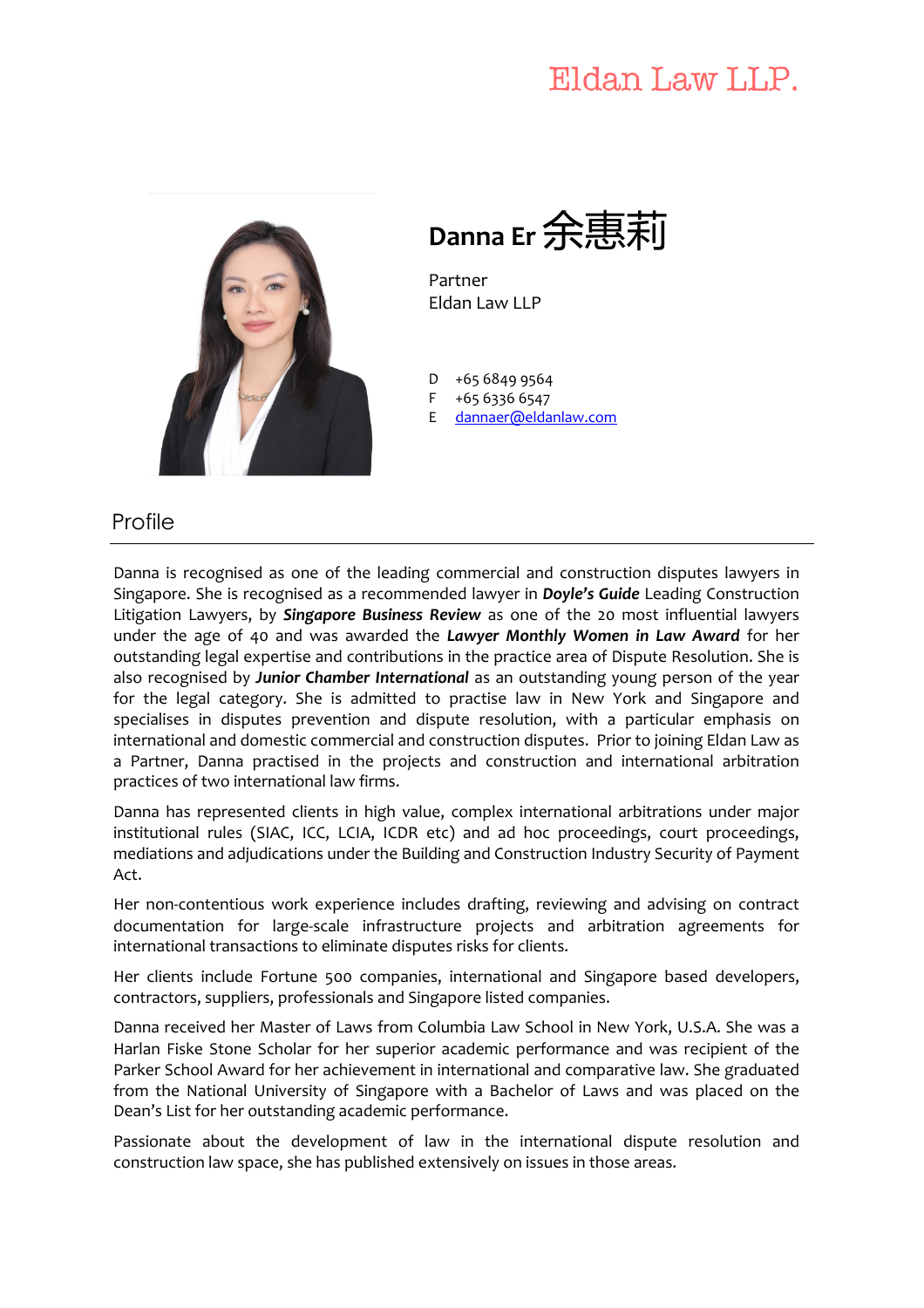### **Qualifications**

- § LL.M., Columbia Law School
- LL.B., Hons (Second Class Upper), National University of Singapore
- Attorney & Counselor at Law (New York)
- Advocate and Solicitor, Supreme Court of Singapore

# Awards / Recognition

- § "Recommended Lawyer" in Doyle's Guide Leading Construction Litigation Lawyers Singapore, 2021
- The Law Society of Singapore Lawyers Go Global Brand Ambassador
- § JCI outstanding young person of the year for the legal category 2019
- § Top 20 under 40 most influential lawyers in Singapore Singapore Business Review 2018
- § Outstanding Dispute Resolution Lawyer Lawyer Monthly Women in Law Award 2018
- Harlan Fiske Stone Scholar, Columbia Law School (for superior academic performance)
- Parker School Award for Achievement in International and Comparative Law, Columbia Law School (for achievement in international and comparative law)
- § Semi-finalist (speaker), LLM International Commercial Arbitration Moot Competition, American University, Center on International Commercial Arbitration
- Dean's List Award, National University of Singapore (for outstanding academic performance)

## Some Notable Matters

| International Arbitration &<br>International Arbitration<br>related litigation<br>Construction & Commercial |   | Representing a Chinese technology company against a US<br>technology company in a dispute arising from termination<br>of a service agreement.                                                                           |
|-------------------------------------------------------------------------------------------------------------|---|-------------------------------------------------------------------------------------------------------------------------------------------------------------------------------------------------------------------------|
|                                                                                                             | ٠ | Representing a German medical device distribution<br>company against a German pharmaceutical in a dispute<br>arising from a breach of a merger & acquisition transaction.                                               |
|                                                                                                             | ٠ | Represented a US conglomerate in enforcing an ICDR<br>arbitration award in excess of USD 5 million against a<br>Singapore hospitality group.                                                                            |
|                                                                                                             | ٠ | Represented a Thai listed company in resisting an anti-suit<br>injunction and setting aside an SIAC arbitration award in the<br>Singapore International Commercial Court: BXS v BXT [2019]<br>SGHC(I) 10 (4 July 2019). |
|                                                                                                             | ٠ | Advised a Malaysian hospitality group in an SIAC arbitration<br>concerning termination related disputes with its hotel<br>operator involving a hotel in Malaysia.                                                       |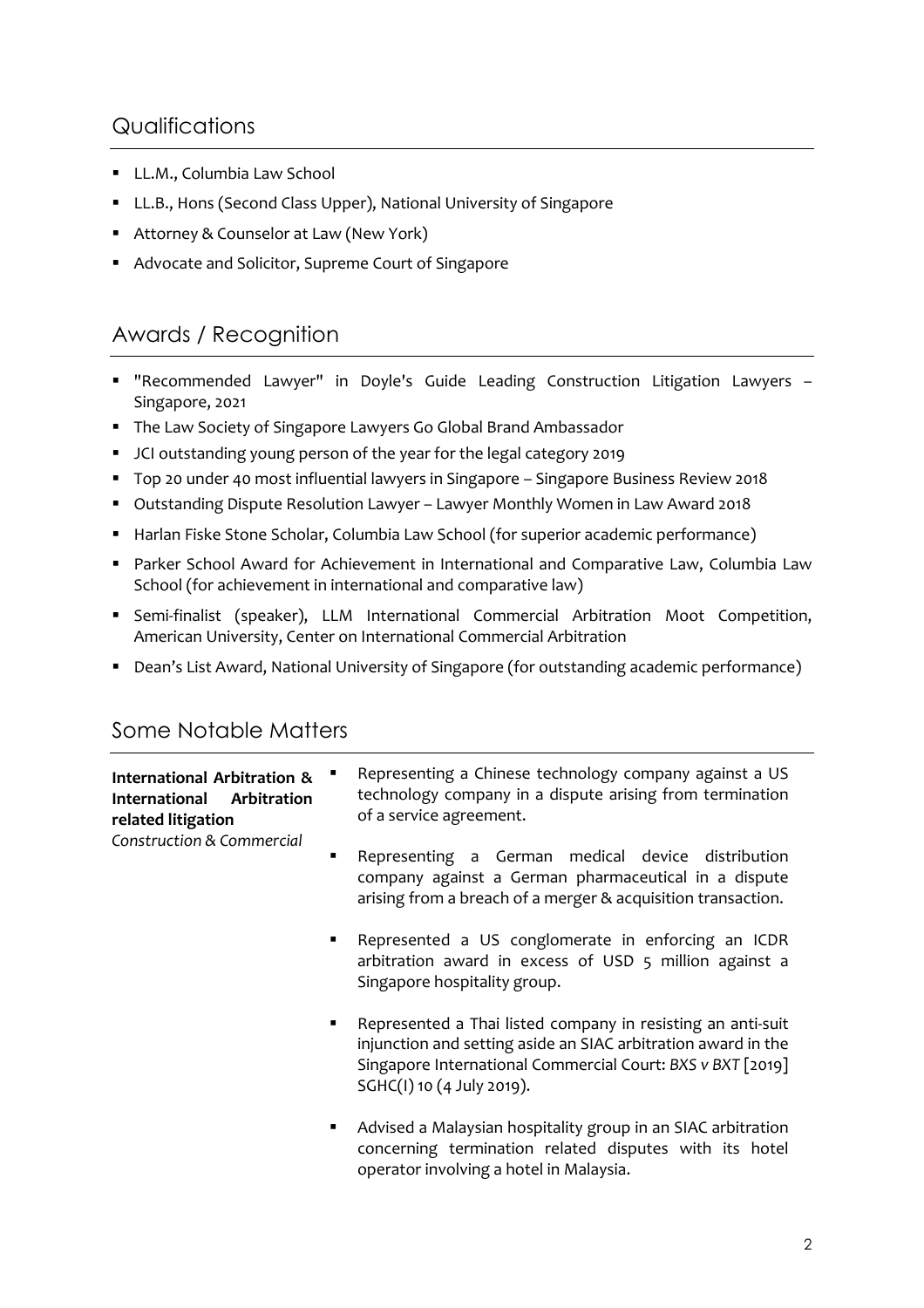- § Represented a South Korean contractor in an SIAC arbitration claim in excess of USD 100 million against an Indian conglomerate, arising out of an energy project in India. Successfully defended an anti-arbitration injunction sought by the Indian conglomerate before the Delhi High Court: reported in the Global Arbitration Review, 21 November 2017.
- Represented a South Korean contractor in a dispute involving parallel ICC arbitration and Thai Court proceedings, against a Thai bank. The dispute arose out of an infrastructure project in Thailand.
- Advised an electronics conglomerate on reorganization of its business in Indonesia. Advised on contractual rights of termination, risk of damages and settlement with suppliers.
- § Represented a South Korean-Japanese consortium in an SIAC arbitration involving delay and suspension claims by a European subcontractor arising out of an infrastructure project in Vietnam.
- Represented an Indian contractor in an SIAC arbitration claim of S\$200 million against a government entity, arising out of the design and construction of one of the longest underground expressways in Southeast Asia.
- § Represented a Chinese developer in a dispute involving simultaneous ICC and ad hoc arbitrations seated in Thailand and Singapore due to competing arbitration agreements over the same subject matter. The arbitrations arose out of a joint venture dispute concerning an infrastructure project in Thailand.
- Represented an information technology company in successfully resisting an SIAC arbitration claim from a Saudi Arabian entity, arising out of a purported breach of a consulting agreement on healthcare information technology projects in Saudi Arabia.
- Represented a trading company in successfully obtaining pre-award attachment of assets in Louisiana against a British entity in aid of an ICDR arbitration: reported in the Global Arbitration Review, 8 September 2017.

#### **Litigation**

*Construction & Commercial* 

Represented a developer in a seminal Court of Appeal case and successfully argued that the architect's fraudulent certification deprived the payment certificates of temporary finality: *Ser Kim Koi v GTMS Construction Pte Ltd* [2016] SGCA 7.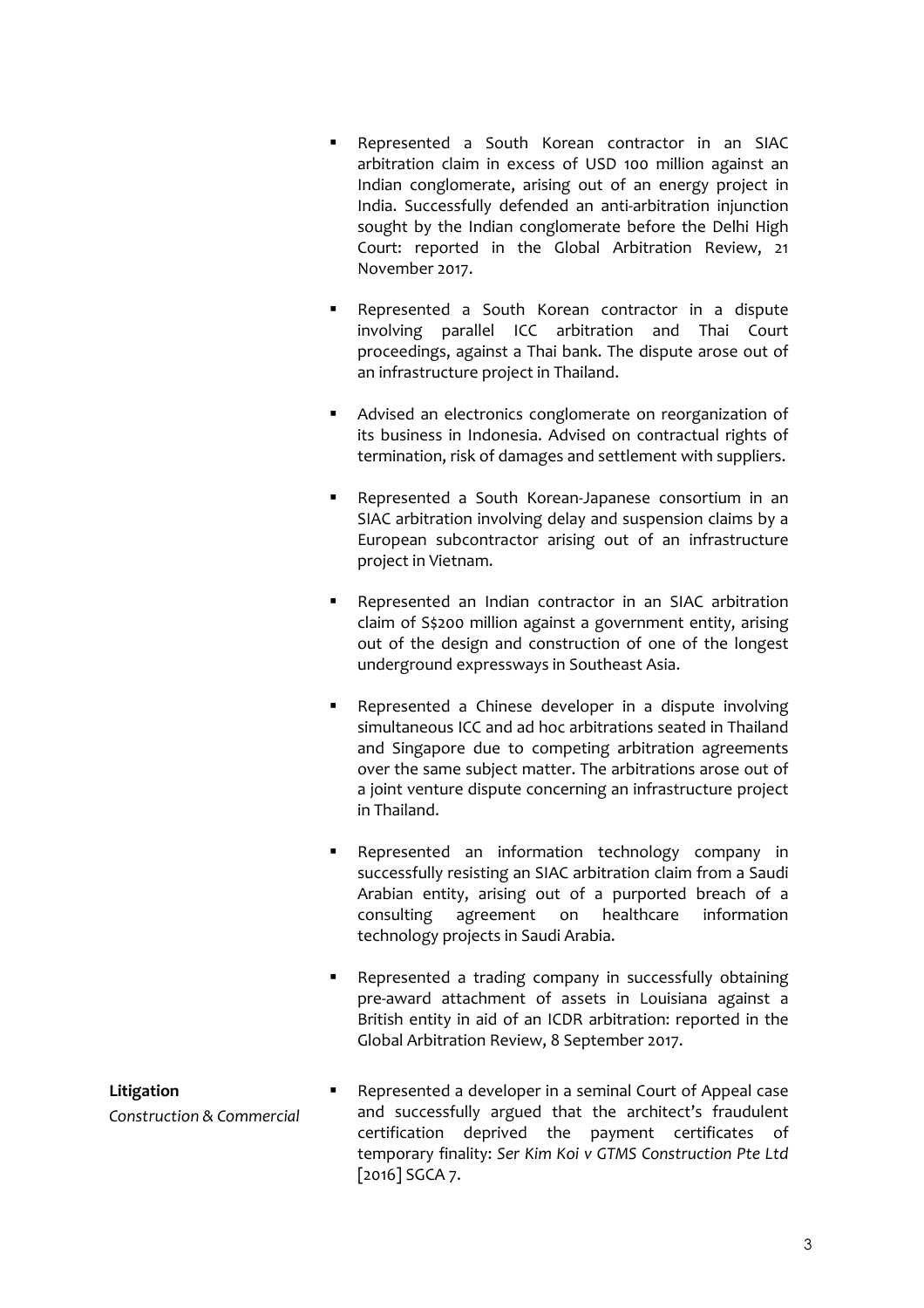| ٠                                                            | Represented a contractor in the Court of Appeal and<br>successfully argued for damages awarded to the developer<br>in the High Court case of Ho Pak Kim Realty Co Pte Ltd v<br>Revitech Pte Ltd [2007] SGHC 194 to be reduced in favour of<br>the client.                                                                                        |
|--------------------------------------------------------------|--------------------------------------------------------------------------------------------------------------------------------------------------------------------------------------------------------------------------------------------------------------------------------------------------------------------------------------------------|
| ٠                                                            | Represented a leading Malaysian in-store advertising<br>company in a trademark license dispute relating to<br>misrepresentation, non-competition clauses and passing<br>off: OMG Holdings Pte Ltd v Pos Ad Sdn Bhd [2012] 4 SLR 201.                                                                                                             |
|                                                              | Represented a liquidator in recovering monies in U.S.<br>territory, Guam in the widely publicized Singapore High<br>Court case of Kaki Bukit Industrial Park Pte Ltd (in<br>liquidation) v. Ho Kok Cheong and others (unreported)<br>where monies in excess of S\$100 million were siphoned<br>from a company.                                   |
| Adjudication<br>Construction                                 | Represented an international contractor in successfully<br>resisting 3 related adjudications concerning inter alia<br>variations, acceleration costs, prolongation costs, back<br>charges: Adjudication Application No. SOP/AA 71 of 2020,<br>Adjudication Review Application No. 3 of 2020, Adjudication<br>Application No. SOP/AA 136 of 2020. |
|                                                              | Represented a Japanese contractor in successfully claiming<br>monies in excess of S\$50 million: Adjudication Application<br>No. SOP/AA134 and 135 of 2010.                                                                                                                                                                                      |
|                                                              | Successfully argued for the claimant contractor in SOP/AA<br>87 of 2010. Adjudication determination subsequently<br>upheld by the Court of Appeal in seminal case of Lee Wee<br>Lick Terence v Chua Say Eng [2012] SGCA 63.                                                                                                                      |
| <b>Front End &amp; Advisory</b><br>Construction & Commercial | Advised a Singapore technology company on contract,<br>employment, data privacy and intellectual property issues<br>for an online platform which was successfully launched.                                                                                                                                                                      |
|                                                              | Advised<br>South<br>Korean<br>contractor<br>project<br>a<br>on<br>documentation for a railway project in Malaysia.                                                                                                                                                                                                                               |
|                                                              | Advised a contractor on arbitration agreements in project<br>documentation for a power project in Botswana.                                                                                                                                                                                                                                      |
|                                                              | Advised an Anglo-Dutch multi-national company on its<br>standard form performance bond agreement.                                                                                                                                                                                                                                                |

■ Advised a Chinese contractor on project documentation for a desalination plant project in Singapore.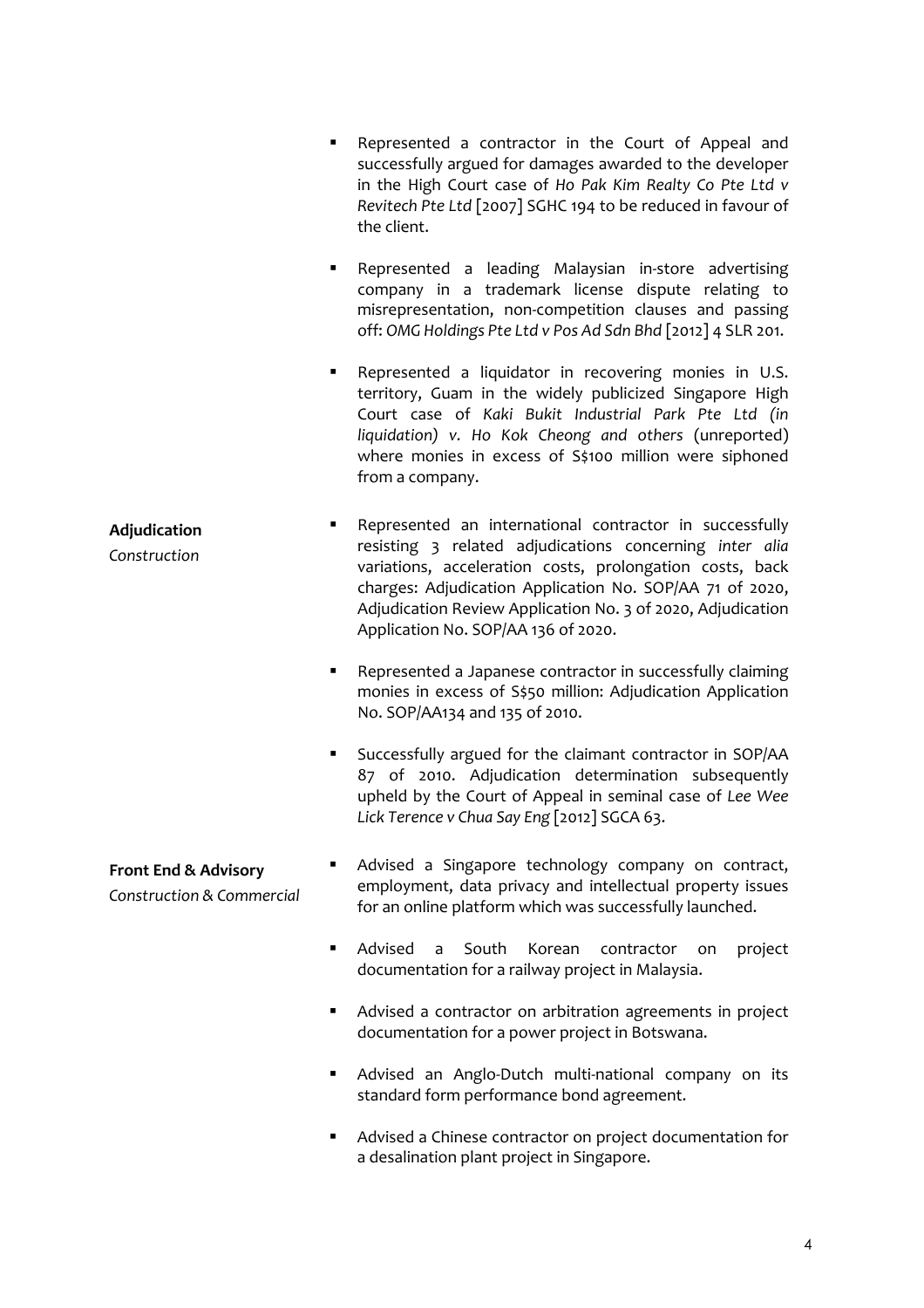■ Advised the Singapore government and drafted project documentation for the construction of Singapore's fourth university, the Singapore University of Technology.

## Publications & Conferences

#### **Books / Journals / Articles**

- Danna Er, The burning question the effect of Far East Square Pte Ltd v Yau Lee Construction (Singapore) Pte Ltd on non-SIA contracts and terminated contracts, Asia Law Network 15 July 2020
- Danna Er, A Relook At An Architect's Certifications Duties [2018] SAL Prac 3, 6 September 2018
- § Danna Er, The Choice of Remedies Doctrine A Jack In The Box? Kluwer Arbitration Blog, 23 July 2018
- § Danna Er, Weathering the Evolving Landscapes of Electronic Discovery: A Comparative Analysis, Singapore Academy of Law Journal, 18 August 2017
- Co-author, Not waiting until the 18th hole: Resisting forum shopping effectively with the antisuit injunction, Singapore Law Watch Commentary, May 2017
- Danna Er, CKR v Asplenium The Vanguard for Restrictive Performance Bond Clauses, Society of Construction Law Issue 25, July 2015
- § Co-author, "The Main Features of Arbitration" in the Honourable The Chief Justice Sundaresh Menon and Denis Brock (eds), Arbitration in Singapore: A Practical Guide (Sweet & Maxwell, Singapore 2014)

#### **Seminars/ Webinars**

- Delivered papers in seminars/ webinars organised by:
	- o The Singapore Contractors Association Limited
	- o Society of Construction Law (Singapore)
	- o Singapore Institute of Architects
	- o Singapore Institute of Building Limited
	- o Philippine Institute of Certified Quantity Surveyors
	- o Arbitration Association Brunei Darussalam

#### Professional History

| $2018$ – present | Partner, Eldan Law LLP                                                          |
|------------------|---------------------------------------------------------------------------------|
| $2016 - 2018$    | Associate, Clyde & Co LLP                                                       |
| $2011 - 2015$    | Associate, Pinsent Masons MPillay LLP / Senior Associate,<br><b>MPillay LLP</b> |
| $2010 - 2011$    | Associate, Eldan Law LLP                                                        |